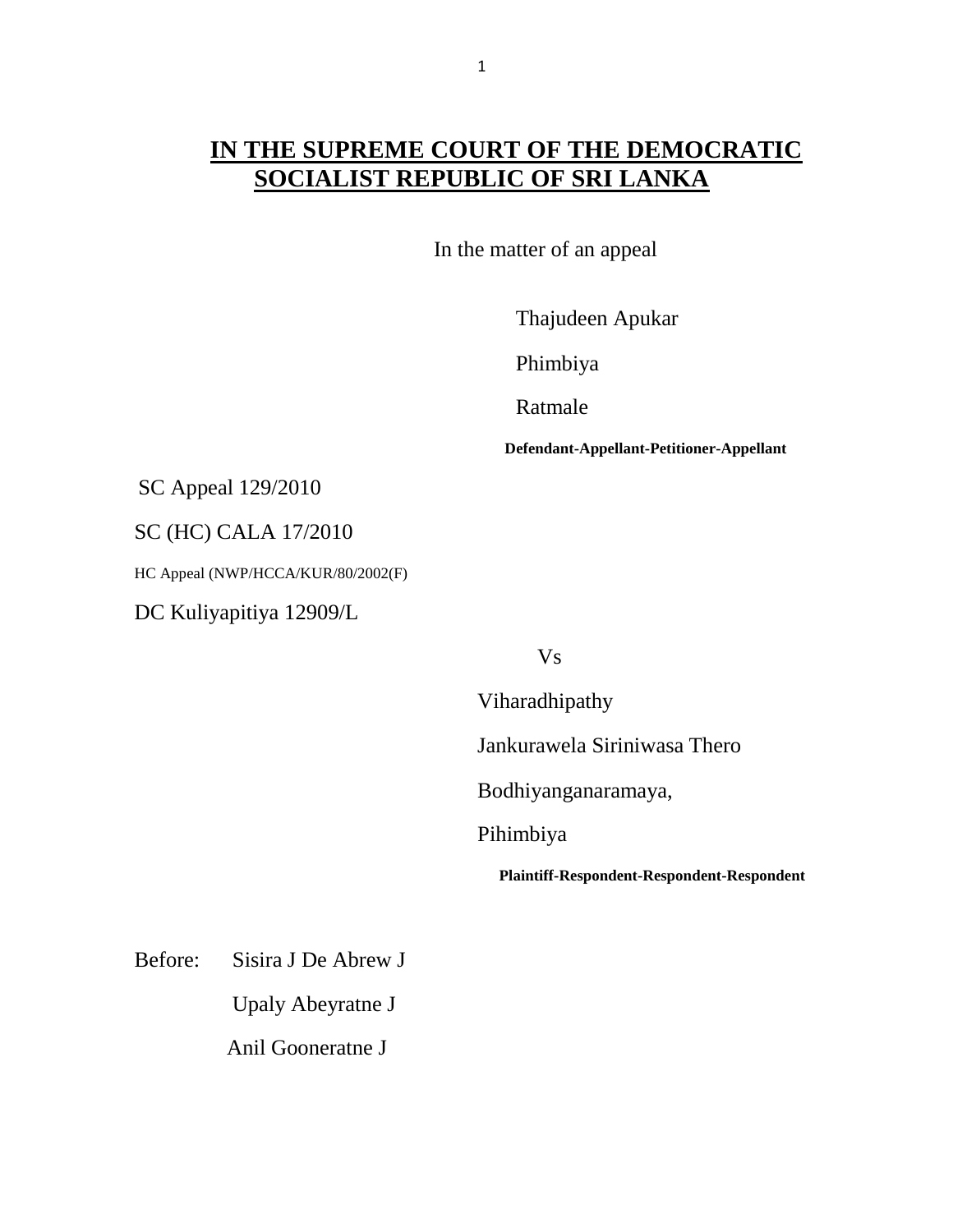Counsel: Upali Jayamanne for the Defendant-Appellant-Petitioner-Appellant Chula Bandara with Gayaththri Kodagoda for the

Plaintiff-Respondent-Respondent-Respondent

Written Submission

tendered on : 23.2.2012 by the Appellant

22.2.2012 by the Respondent

Argued on : 23.9.2016

Decided on : 23.11. 2016

Sisira J De Abrew J

 The Plaintiff-Respondent-Respondent- Respondent (hereinafter referred to as the Plaintiff-Respondent) filed this action against the Defendant-Appellant-Petitioner-Appellant (hereinafter referred to as the Defendant-Appellant) seeking a declaration, inter alia, that the land described in the schedule 'C' to the plaint is a land belonging to Pihimbiya Bodhiyanganarama Temple (hereinafter referred to as the temple) and to eject the Defendant-Appellant from the said land. The Plaintiff- Respondent is the Viharadhipathi of this temple. The learned District Judge by his judgment dated 30.10.2002, decided the case in favour the Plaintiff-Respondent. Being aggrieved by the said judgment, the Defendant-Appellant appealed to the Civil Appellate High Court (hereinafter referred to as the High Court) and the High Court by its judgment dated 9.12.2009, dismissed the appeal. Being aggrieved by the said judgment of the High Court, the Defendant-Appellant has appealed to this court. This court, by its order dated 11.10.2010, granted leave to appeal on the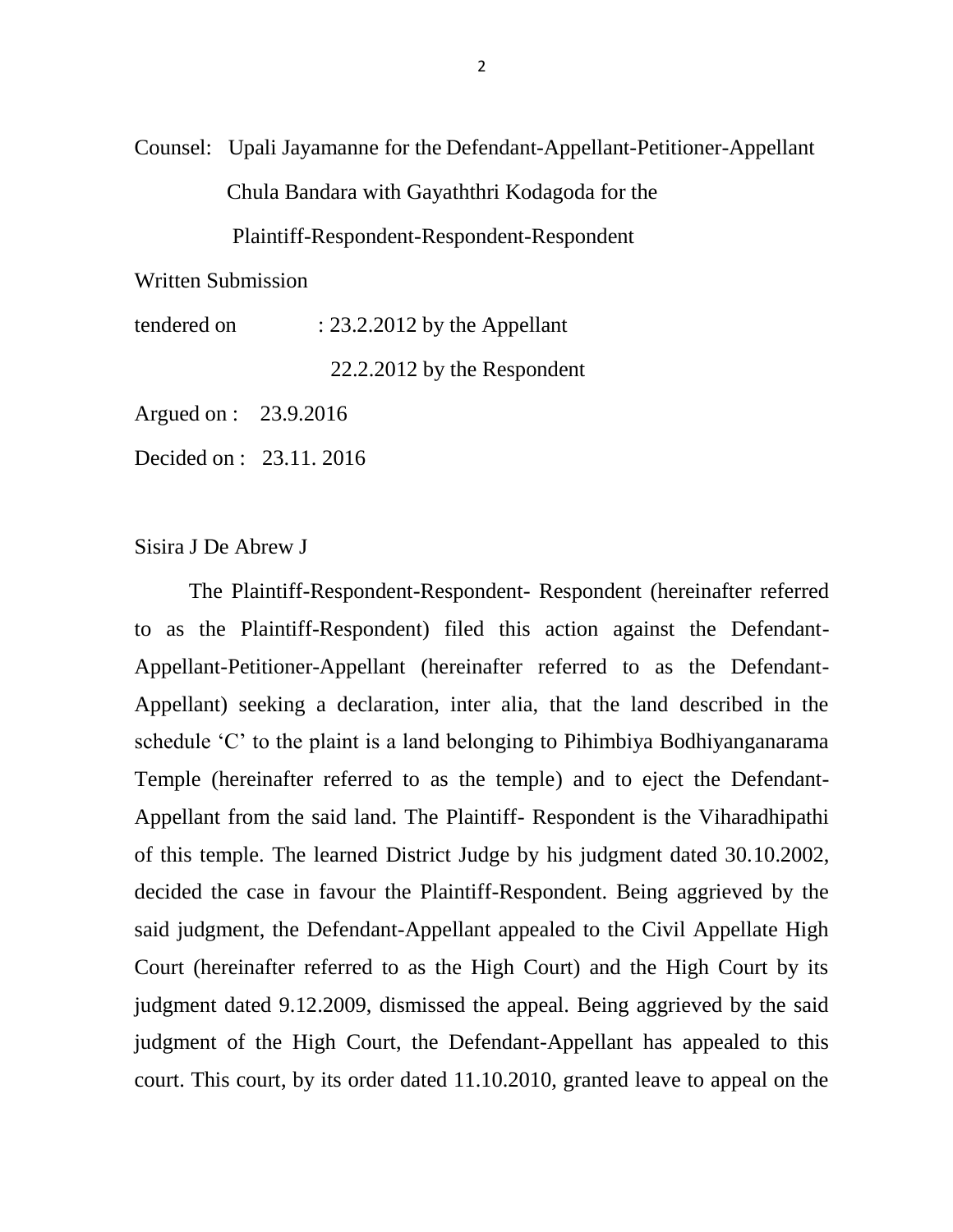questions of law set out in paragraph 9(a) and 9(b) of the petition of appeal which are set out as follows:

- 1. Has the Respondent (the Plaintiff-Respondent) proved title to Lot 71 in FVP 2086? If not as the Respondent (the Plaintiff-Respondent) failed to prove title to the land described in schedule C to the plaint, should the declaration sought by the Respondent (the Plaintiff- Respondent) from the District Court be refused?
- 2. In as much as the said action was a rei vindicatio action should the Respondent (the Plaintiff- Respondent) be granted a declaration of title only to Lot 70 in FVP 2086 and not to Lot 71 and should the judgment of the District Court be amended accordingly?

The land described in schedule 'C' of the plaint is an amalgamation of two lands described in schedule 'A' and 'B' of the plaint. Learned counsel appearing for the Defendant-Appellant submitted at the hearing of this appeal that he would not challenge the title of the Plaintiff-Respondent in respect of the land described in schedule 'A' of the plaint. He also admitted that this land is the land described as lot 70 in Final Village Plan (FVP) 2086. But he challenged the title of the land described in schedule 'B' of the plaint and submitted that the said land does not belong to the temple. The land described in schedule 'B' of the plaint is the Lot 71 in FVP 2086. The Plaintiff-Respondent takes up the position that the title of this land (Lot 71 in FVP 2086) was conveyed to the temple by a document dated 28.6.1917 marked P2 wherein Sooriyahetti Mudiyanselage Kiri Ethana, Mudalihamy, Podihamy, Dingiri Manike and Ran Manike had dedicated a land called Wilandagahamulahena to the temple and the Sangha. The Plaintiff Respondent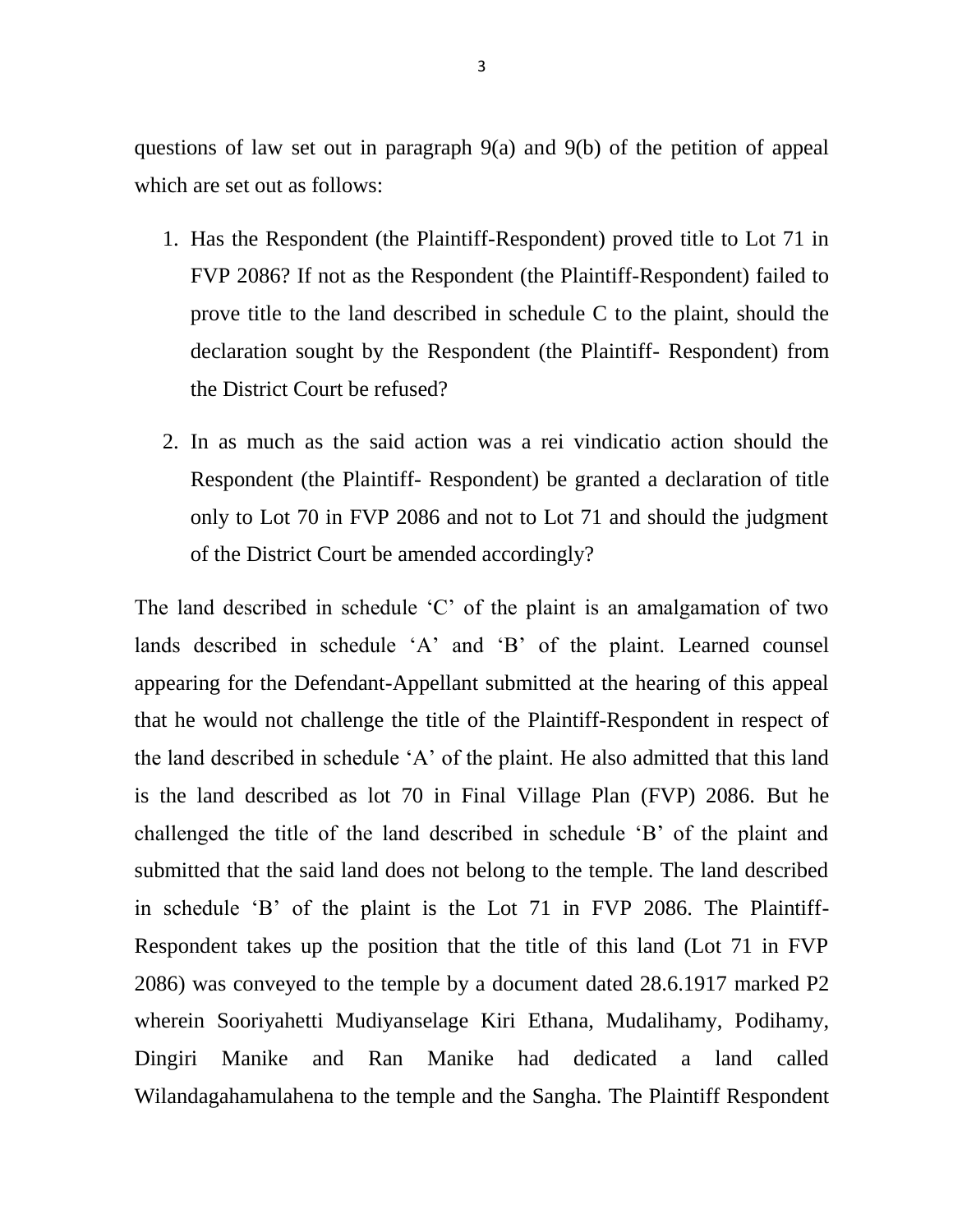takes up the position that the said land described is in schedule 'B' of the plaint and that it is not Lot No.71 in the FVP No.2086. But the Defendant Appellant takes up the position that the land called Wilandagahamulahena is not Lot No. 71in FVP 2086 and it is Lot No.65. To prove this position he relies on document marked Z2 which is a Register of Settlement. I now advert to this contention. Although according to the document marked Z2 Wilandagahamulahena is Lot No.65, Navaratne the Surveyor who prepared plan No.4313 on a commission issued by court stated in evidence that Lot No.71 in FVP 2086 is the land called Wilandagahamulahena. He has also stated the same thing in his plan No.4313 which was marked as X at the trial. Therefore it is clear that the land called Wilandagahamulahena is Lot No.71 of FVP 2086. The document marked P2 refers to Wilandagahamulahena. When I consider the above facts, I hold that the land described in the document marked P2 is Lot No.71 of FVP 2086 and that it is the land described in schedule B of the plaint. Therefore it can be said that the title of the land described in P2 which is the land described in schedule 'B' of the plaint had been conveyed to the temple by the document marked P2.

 It has to be considered here whether the title of the property described in the document marked P2 could be transferred to the temple and Sangha since it is not a document executed by a Notary Public and whether the document marked P2 contravenes Section 2 of the Prevention of Fraud Ordinance. A similar situation arose in the case of Randombe Dharmawansa Thero Vs Rupasinghe Mudiyanselage Ukku Banda 57 CLW 55 wherein Justice HNG Fernando (with whom Justice TS Fernando agreed) held thus: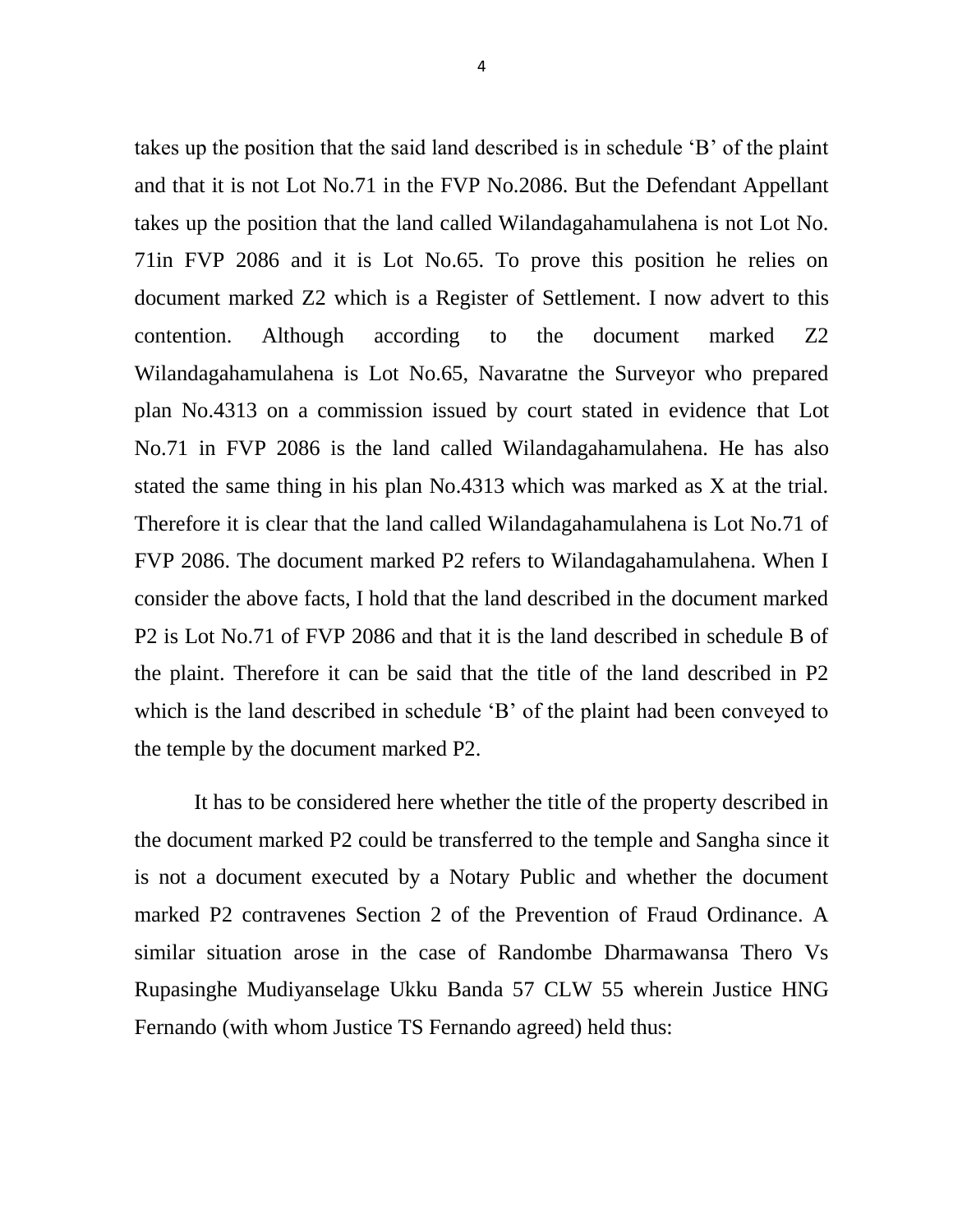*"That a dedication once made is not rendered ineffective by the absence of a notarial document executed in accordance with the Prevention of Fraud Ordinance."*

 In Saranankara Unnanse Vs Indajothi Unnanse 20 NLR 385 at page 396 accepted the view that property becomes Sangika by virtue of the formal ceremony of dedication. In Dhammavisuddi Thero Vs Dhammadassi Thero 57 NLR 469 Supreme Court held that the property was Sangika although no notarial document was produced in proof of a transfer to the sangika or to a particular priest on behalf of the Sanga.

 Applying the principles laid down in the above judicial decisions, I hold that when a person dedicates an immovable property to the Sangha or to a Buddhist Temple on behalf of Sanga, such a dedication does not become invalid by the absence of a notarial document. The Defendant-Appellant did not challenge the document marked P2.

 For the above reasons, I hold that the title of the land described in the document marked P2 which is the land described in the schedule 'B' of the plaint had been conveyed to the temple by the five persons mentioned in P2 and that the owner of the land described in schedule 'A' and 'B' of the plaint is the temple.

 In an action for rei-vindicatio the plaintiff must prove that he is the owner of the property. This view is supported by the following judicial decisions.

 In De Silva Vs Gunatilake 32 NLR 217 at 219 Macdonell CJ held thus: *"There is abundant authority that, a party claiming a declaration of title*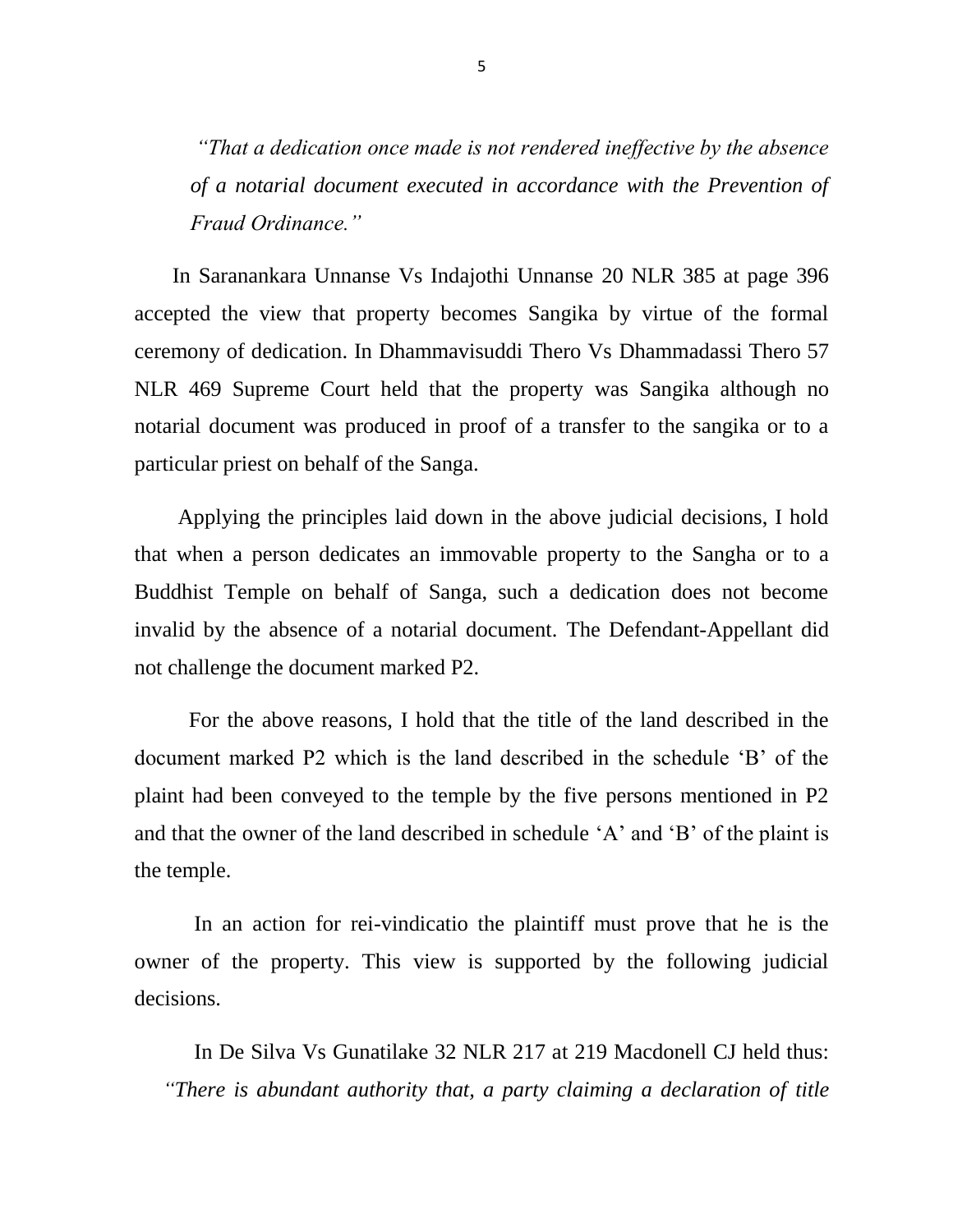*must have title himself. … The authorities unite in holding that plaintiff must show title to the corpus in dispute and that if he cannot, the action will not lie."*

 In Peiris Vs Savunahamy 54 NLR 207 Dias SPJ (with whom Justice Gratiaen agreed) held thus:

 *"Where in an action for declaration of title to land, the Defendant is in possession of the land in dispute the burden is on the plaintiff to prove that he has dominium."*

 In Abeykoon Hamine Vs Appuhamy 52 NLR 49 Dias SPJ (with whom Jayatilake CJ agreed) observed thus:

*"This being anion for rei vindicatio, and the defendant being in possession, the initial burden of proof was on the plaintiff to prove that he had dominium to the land in dispute."*

In Wanigaratne Vs Juwanis Appuhamy 65 NLR 167 Supreme Court held thus:

*"In an action rei vindicatio the plaintiff must prove and establish his title. He cannot ask for a declaration of title in his favour merely on the strength that the defendant's title is poor or not established."*

 The Defendant-Appellant admits that he is in possession of the land in dispute. The Plaintiff-Respondent in this case has proved that the property in dispute belongs to the temple and that the Defendant-Appellant is in possession of the property. Therefore the burden shifts to the Defendant-Appellant to prove that he is in possession of the land on a legal right.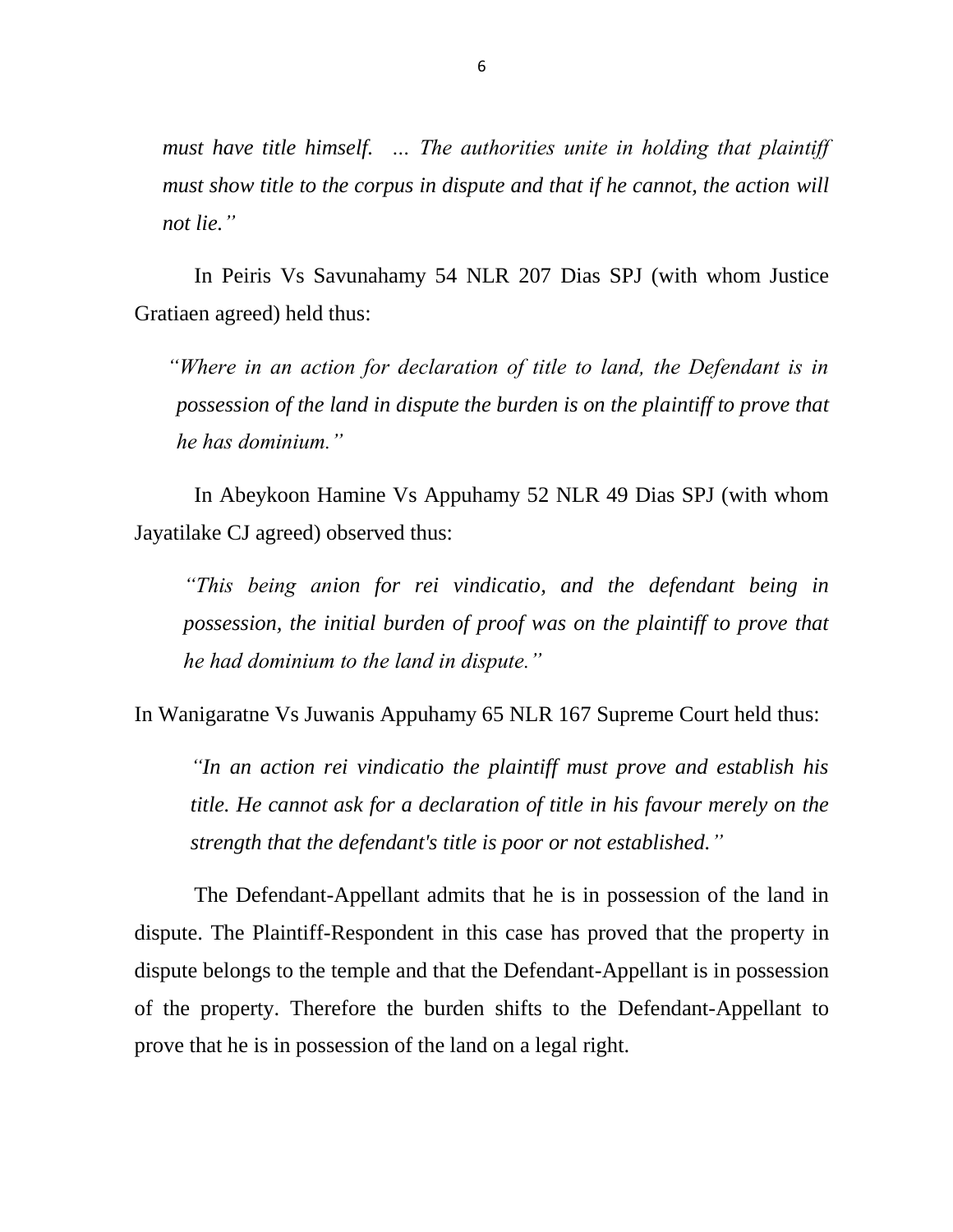The Defendant-Appellant in this case tries to take up the position that Pemananda Thero who is the owner of the property in question transferred this property to the father of the Defendant-Appellant on 9.10.1954 by deed No.2081 marked V1 and that he has become the owner of the property (vide paragraph 3 of his answer). Paragraph 3 of the answer clearly states that the name of the said land is 'Lindapitiyehena'. But the lands described in the schedule 'A 'and 'B' of the plaint are respectively 'Veherawatta and Wilandagahamulahena. This clearly demonstrates that the Defendant-Appellant is not the owner of the lands described in schedule 'A' and 'B' of the plaint which are respectively Lot No.70 and 71 in FVP 2086. It appears from the evidence led at the trial that the Defendant-Appellant is the owner of Lot No.73 in FVP 2086. It is interesting to note that what transpired in the crossexamination of the Defendant-Appellant. It was suggested to him during the cross-examination that he was in unlawful possession of the lands in suit. He did not deny this suggestion. The answer to this question was that he was living in the land given to him by his father. Failure to deny the above suggestion and the answer given to the question can be, in my view, considered as an implied admission that his possession in the land in suit (Lot No. 70 and 71 in FVP 2086) is unlawful. Courts cannot and should not recognize the claim of an unlawful occupier of a land in a rei vindicatio action. In my view, in a rei vindicatio action a person in unlawful possession of the land in suit has no right to challenge the title of the plaintiff. Therefore I hold that the Defendant-Appellant in this case has no right to challenge the title of the Plaintiff-Respondent.

 From the above facts it is clear that the Defendant-Appellant claims prescription to the land called 'Lindapitiyehena' and not to the lands described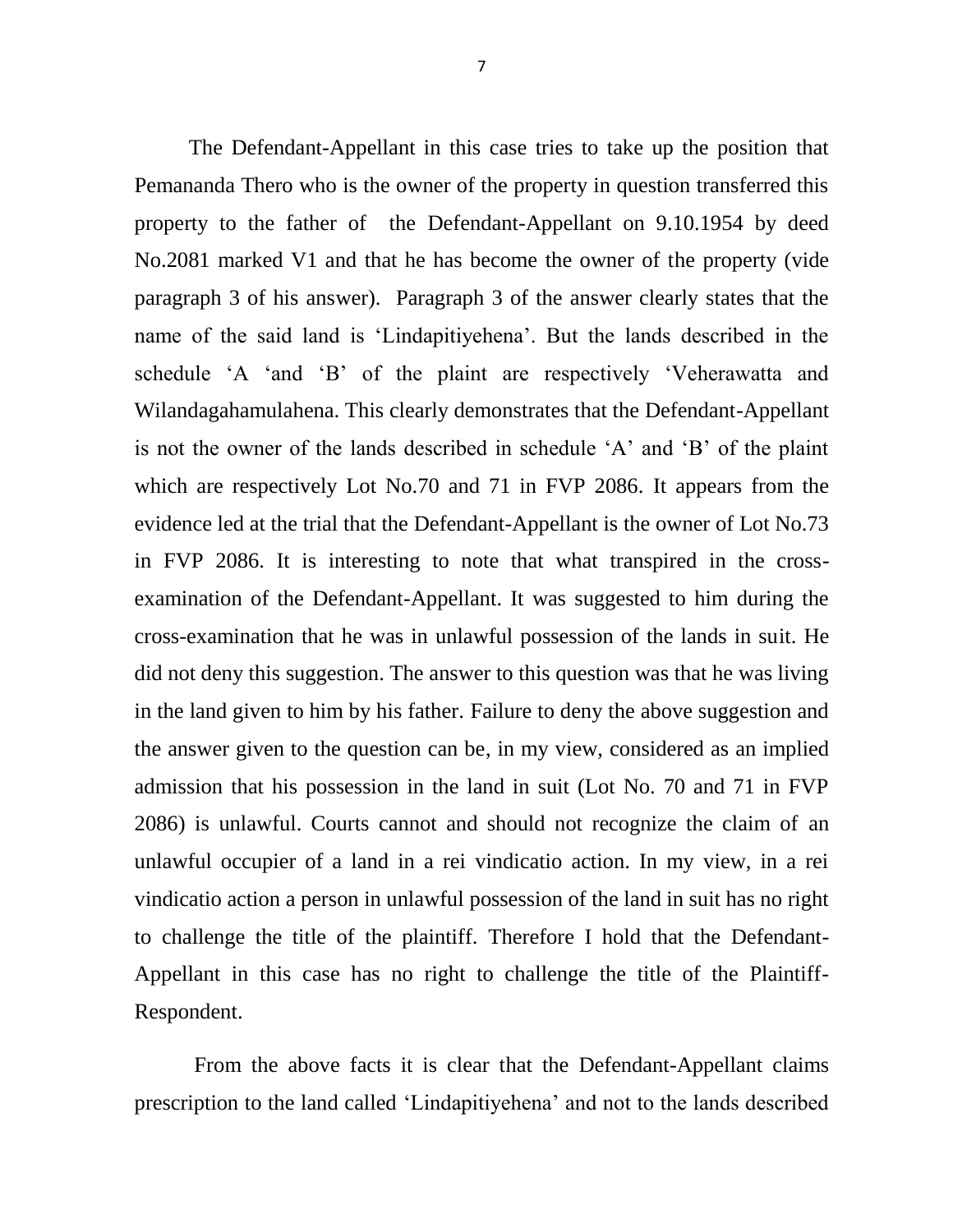in schedules 'A' and 'B' of the plaint. When I consider all the above matters, I hold that the Defendant-Appellant is not the owner of the lands described in schedules 'A' and 'B' of the plaint; that he cannot claim prescription to the lands described in schedules 'A' and 'B' of the plaint; and that he is in possession of the said lands without any legal right.

 The Defendant-Appellant has raised the following questions of law and leave to appeal was granted on the said questions.

- 1. Has the Plaintiff-Respondent proved title to Lot No.71 in FVP 2086? If not as the Plaintiff-Respondent failed to prove title to the land described in schedule to the plaint should the declaration sought by the Plaintiff-Respondent from the District Court be refused?
- 2. In as much as the said action was a rei vindication action should the Plaintiff- Respondent be granted a declaration of title only to Lot No.70 in FVP 2086 and not to Lot No.71 and should the judgment of the District Court be amended accordingly?

Having considered the aforementioned matters, I answer the above questions of law as follows.

- 1. The Plaintiff-Respondent has proved title to Lot No.70 and Lot. No71 in FVP 2086.
- 2. The Plaintiff-Respondent should be granted a declaration of title to Lot No.70 and Lot No.71 in FVP 2086.